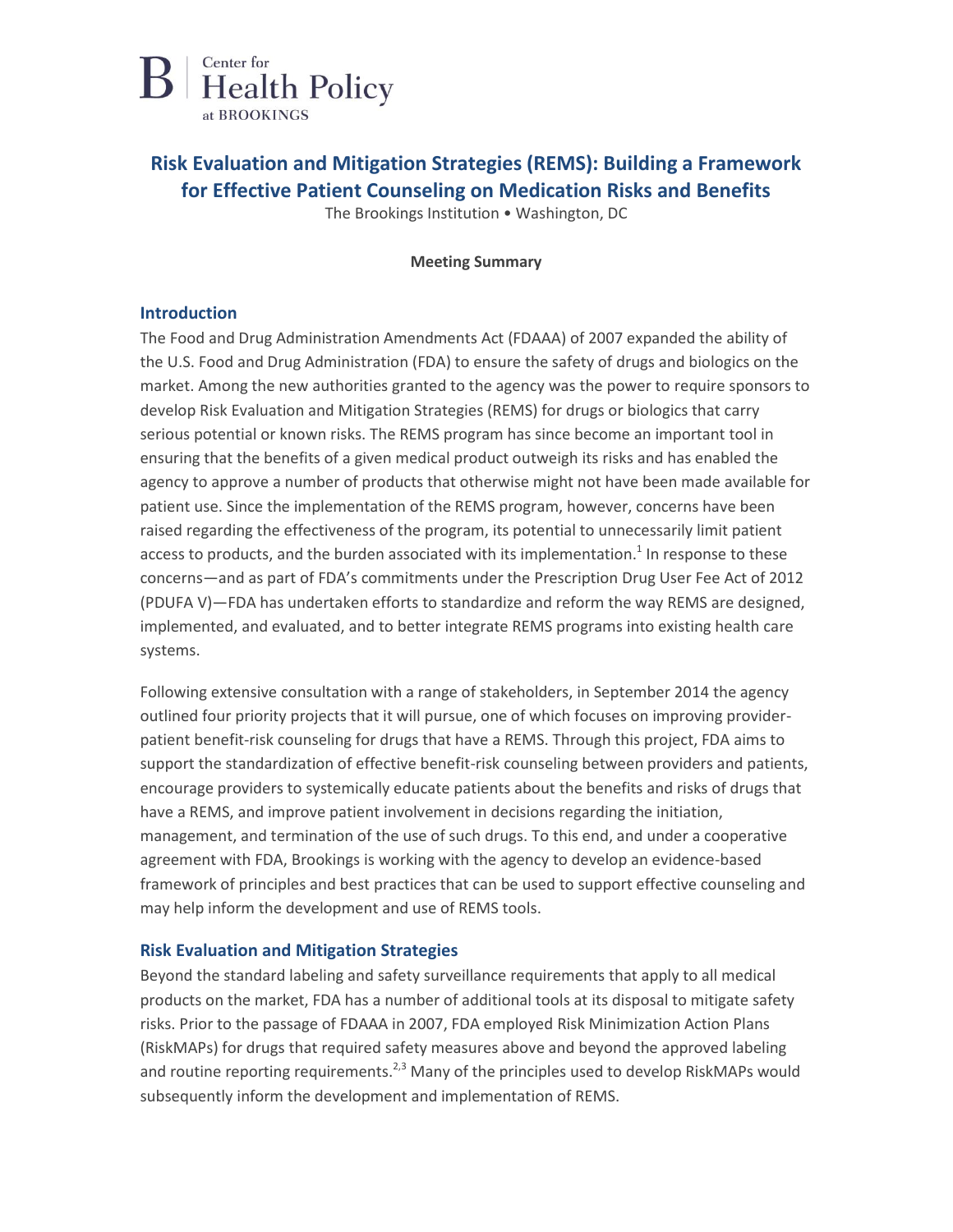FDA can require a REMS for a particular drug prior to its initial approval or following approval if new information comes to light regarding the risk of serious adverse events associated with that drug. The drug's sponsor (i.e., its manufacturer) is responsible for designing, implementing, and evaluating the REMS. Sponsors develop and submit a proposed REMS plan for their product, which is then reviewed and adapted in consultation with FDA. A given REMS program can include one or more elements as well as a diverse set of materials and processes (collectively referred to as 'tools') to help mitigate the risks of a particular drug:

- 1) Medication Guide or Patient Package Insert (PPI)
	- FDA-approved patient labeling.
- 2) Communication Plan
	- Risk communications (e.g., Dear Health Care Provider letters) to health care providers, such as physicians, pharmacists, nurses, and physician assistants.
- 3) Elements to Assure Safe Use (ETASU)
	- Prescribers have specific training/experience or special certifications;
	- Pharmacies, practitioners, or health care settings that dispense the drug be specially certified;
	- Drug be dispensed only in certain health care settings (e.g., infusion settings, hospitals);
	- Drug be dispensed with evidence of safe-use conditions such as laboratory test results;
	- Each patient using the drug be subject to monitoring; and
	- Each patient using the drug be enrolled in a registry.
- 4) Implementation system
	- System to monitor and evaluate implementation of ETASU.

Sponsors may be required to provide a range of resources as part of a REMS, including handouts or online resources for both patients and providers as well as other support services. Sponsors are required to specify goals and objectives against which the REMS program can be evaluated, and an assessment must be conducted at a minimum of 18 months, 3 years, and 7 years after the program has been approved. Drug sponsors can submit additional assessments outside of that timeline and may also request a modification or removal of the REMS at any point. FDA may also decide to alter or discontinue the REMS altogether if assessments show that the REMS is not achieving its intended outcome or if new safety information comes to light that indicates the REMS is no longer necessary.

#### **Patient Counseling as a Part of REMS**

Many REMS programs also include an element of patient counseling, which may take a variety of forms depending on the nature of the drug's risks, the design of the REMS, the provider(s) and processes of care, and the timing and tools needed to support the counseling. However, the counseling goals are largely the same: to help providers educate the patient about the drug's risk and its associated REMS requirements, and to help ensure the patient uses the drug safely.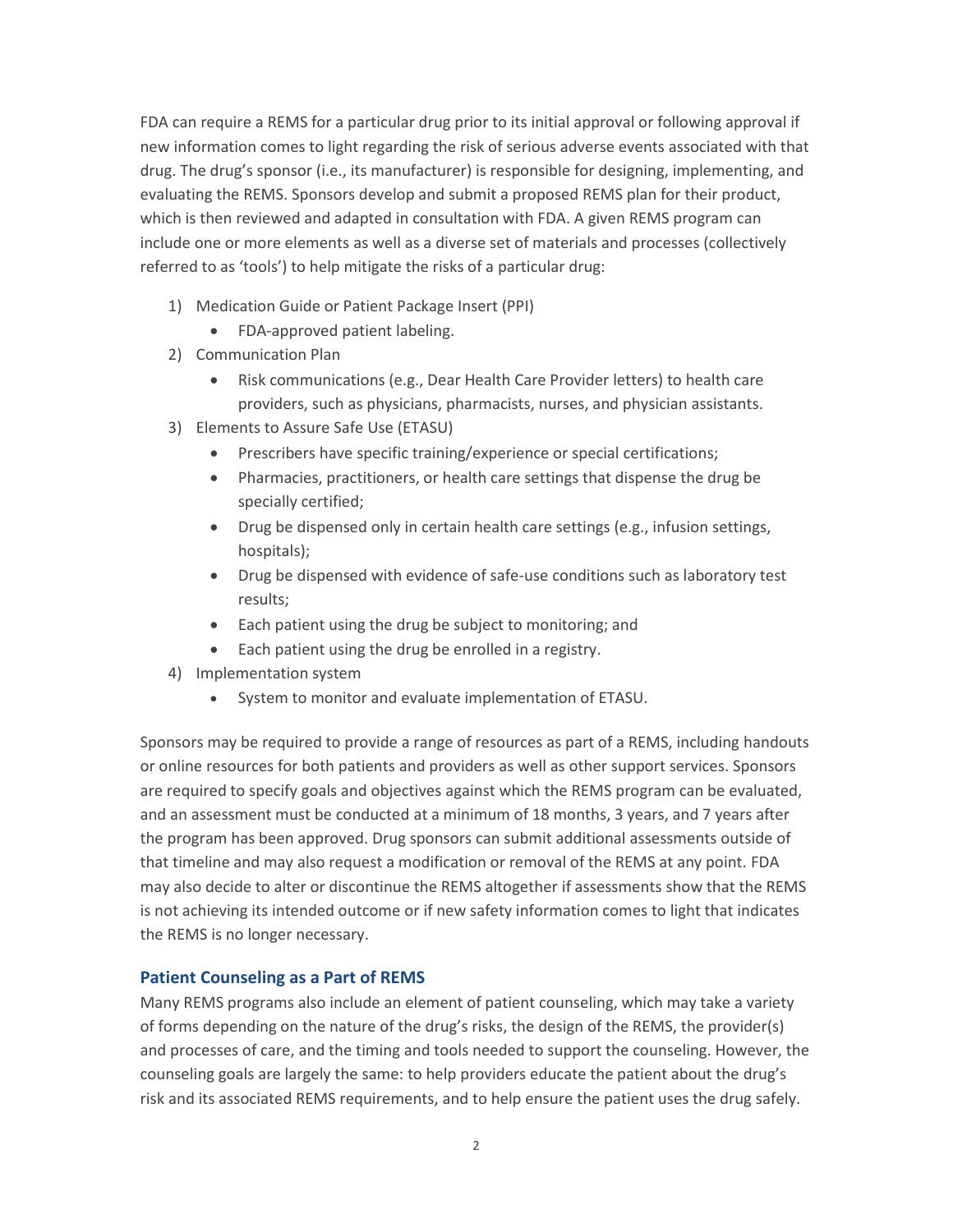A number of different REMS tools have been used to support provider counseling of patients about the risks of REMS drugs. (See Table 1 below) These have included Medication Guides (MedGuides), a patient counseling *document* (developed in particular for the extended-release and long-acting opioid analgesic REMS), prescriber-directed counseling support tools, patientprescriber agreements, and patient treatment continuation forms. A REMS may include one or more of these counseling support tools.

| <b>REMS TOOL</b>                                      | <b>REMS TOOL DESCRIPTION</b>                                                                                                                             |
|-------------------------------------------------------|----------------------------------------------------------------------------------------------------------------------------------------------------------|
|                                                       |                                                                                                                                                          |
| <b>Medication Guide</b>                               | Part of a drug's approved labeling<br>$\bullet$<br>Describes all of the major risks of that drug, along with information<br>on how to use it safely      |
| (MedGuide)                                            |                                                                                                                                                          |
| <b>Patient Counseling Document</b>                    | Single-page document developed for the extended-release/long-<br>$\bullet$<br>acting opioid analgesic REMS                                               |
|                                                       | Provides key points of information from the REMS MedGuide in<br>$\bullet$<br>summary form                                                                |
|                                                       | Includes a blank space for a provider to write in information that is<br>$\bullet$<br>specific to his or her patient                                     |
| <b>Prescriber-Directed</b><br><b>Counseling Tools</b> | Directed to the prescriber to help them prepare to counsel patients<br>Most frequently used for drugs that carry teratogenic risk; provides<br>$\bullet$ |
|                                                       | information on pregnancy prevention counseling                                                                                                           |
| <b>Patient-Prescriber Agreement</b>                   | Used to verify that counseling has taken place between a provider<br>$\bullet$<br>and patient and that certain required topics were discussed            |
|                                                       | May include patient-specific health information as part of the<br>screening process to identify whether the treatment would be                           |
|                                                       | appropriate for a particular patient                                                                                                                     |
|                                                       | Signed by both the patient and their health care provider before the<br>$\bullet$<br>initiation of treatment                                             |
| <b>Patient Treatment</b>                              | Must be signed by both the patient and provider to verify that the<br>$\bullet$<br>patient has benefited from the treatment and will continue to do so   |
| <b>Continuation Form</b>                              | May or may not require additional benefit-risk counseling to take                                                                                        |
|                                                       | place before the form is signed                                                                                                                          |

#### **Table 1: Available REMS Tools to support Counseling of Patients on Risks**

Though these tools are designed to help patients make better-informed decisions, evidence of their effectiveness is lacking. Concerns have also been raised about the fact that these tools have historically focused solely on the risks of a given treatment rather than supporting patient understanding and the ability to balance both risks and benefits. Furthermore, most REMS tools focus only on the specific serious risk(s) targeted by the REMS rather than all of the risks associated with the drug. Others have noted that, with the exception of the patient treatment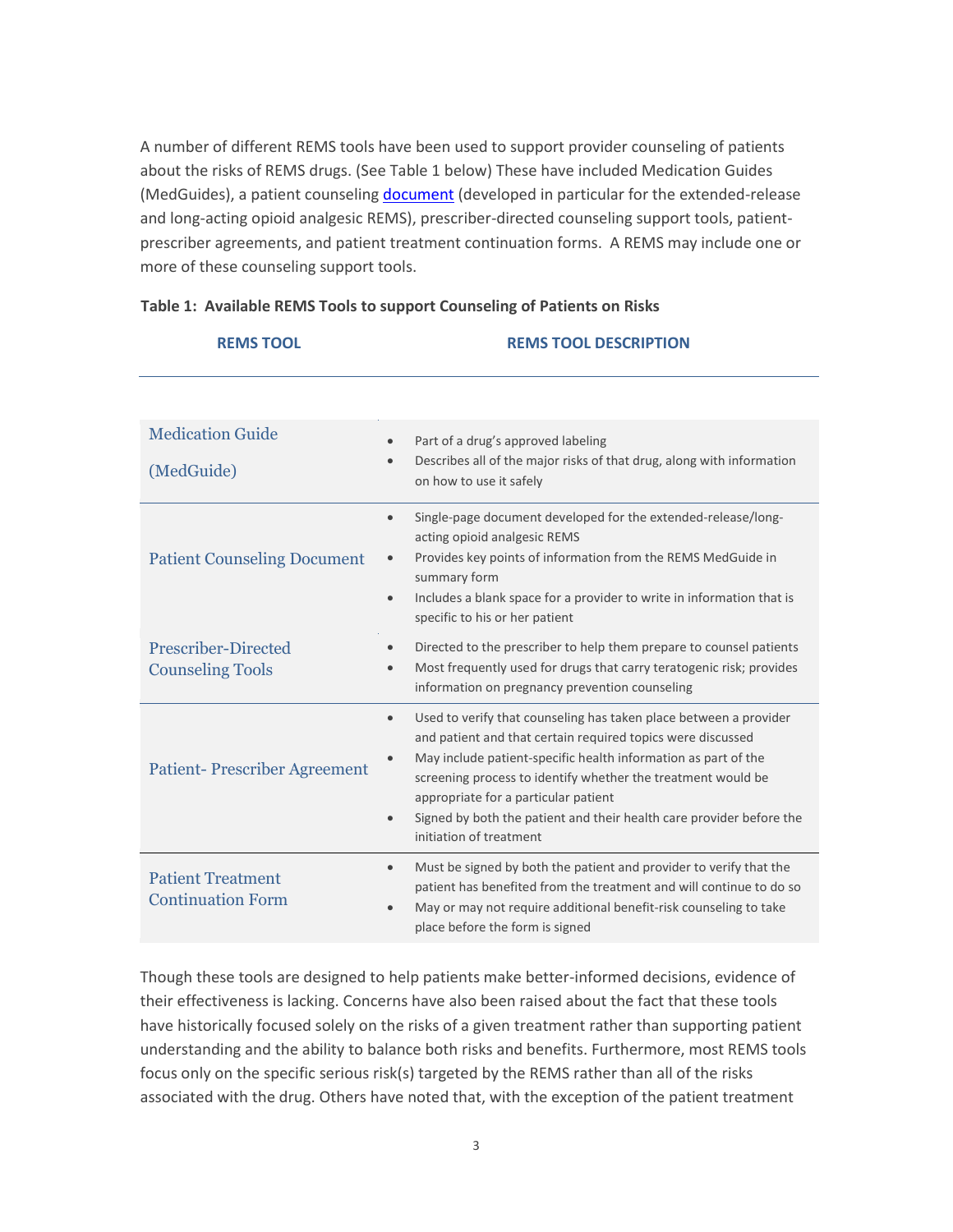continuation form, these tools are largely designed to be used primarily at the initiation of a treatment and have less of a role in decisions about maintaining or discontinuing a treatment. In some cases, providers are also required to document and verify that counseling took place, which may discourage providers from prescribing that drug.

#### **The REMS Benefit-Risk Counseling Initiative**

In response to these and other concerns related to the REMS program, FDA created the REMS Integration Initiative in 2011. Under this Initiative, FDA intends to standardize and improve the way that REMS are developed, evaluated, and implemented within the health care system. When PDUFA was re-authorized under the Food and Drug Administration Safety and Innovation Act of 2012, the REMS Integration Initiative was folded into FDA's PDUFA V commitments. As part of this, FDA pledged to continue its work to evaluate and standardize REMS processes and to work with stakeholders to integrate REMS into the current health care system.

In pursuit of this broader goal, the agency also agreed to undertake projects within each of four priority areas, one of which is focused on improving the communication of benefit-risk information to patients. Stakeholder feedback to FDA indicated that patients would value receiving information that would help them to better understand both the benefits and the serious risks involved with taking a drug with a REMS. Ideally, this information would be communicated to patients via their health care provider, and it would allow them to better participate in shared decision making about initiating, maintaining, and/or discontinuing that drug. This is particularly important with drugs that have potential or known risks that are serious enough to require a REMS, and both stakeholders and FDA saw opportunities to standardize and improve the techniques, procedures, and tools providers use to counsel patients about initiating and safely using these products.

Through this project, FDA hopes to achieve four major goals:

- Support the standardization of effective health care provider to patient counseling to help improve informed therapeutic decision-making and risk management.
- Encourage health care providers to systematically discuss and educate patients about risks of medications with a REMS and how those risks should be weighed against the potential benefits of the drug, using initial and follow-up counseling sessions both before prescribing and during treatment.
- Enhance patient involvement, knowledge, and understanding of the risks of products with REMS and how to manage them.
- Provide a basis for designing and demonstrating the impact of effective counseling instructions, techniques, and tools as part of risk mitigation programs.

In support of these broader goals, and under a cooperative agreement with the agency, Brookings worked with FDA to obtain literature-based evidence as well as practical expert insights into effective processes, techniques, practices, and language to support effective counseling and shared decision-making between providers and patients. This input will be used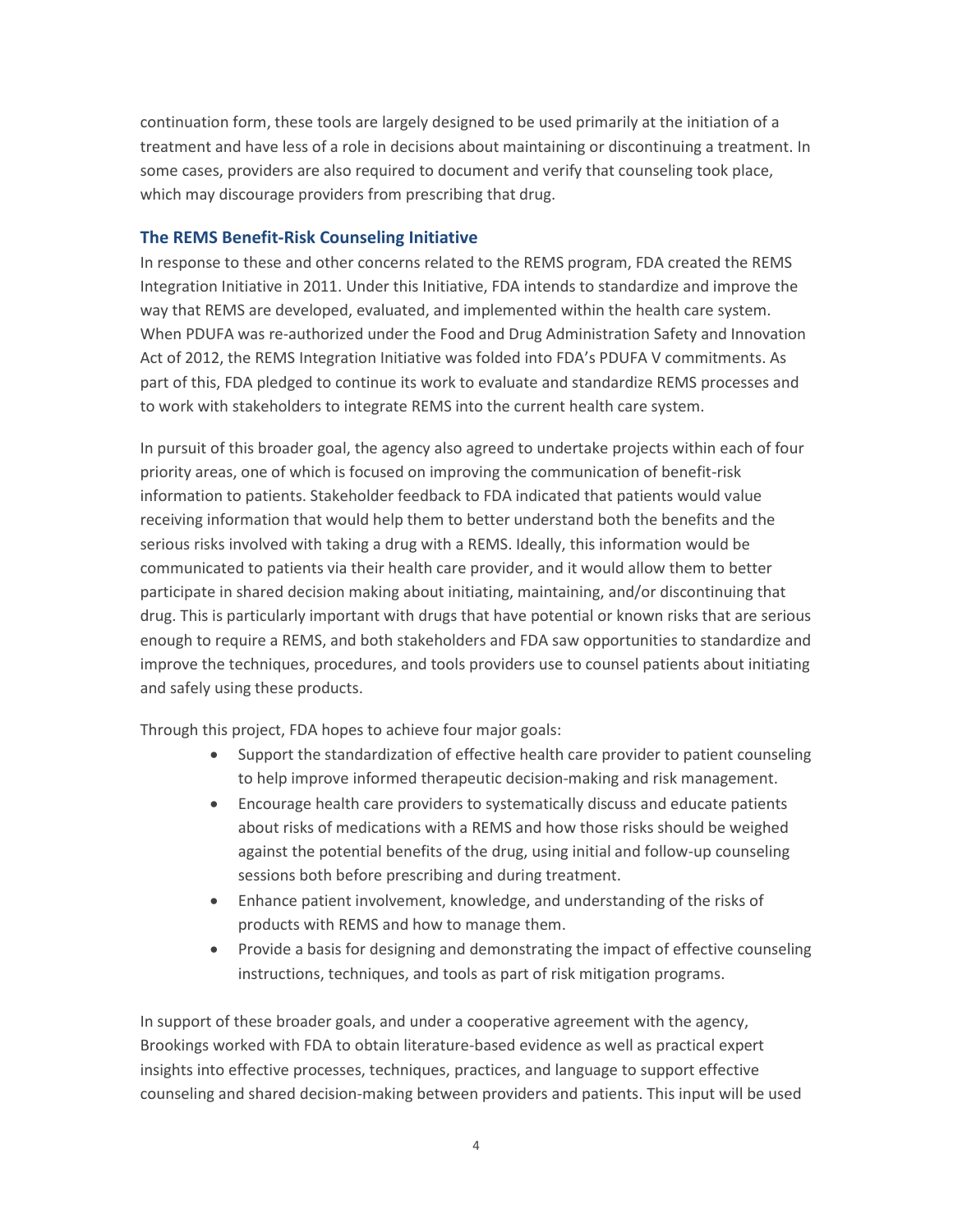to develop a framework for effective benefit risk counseling for medications with REMS, which can help support health care providers, patients and/or sponsors.

As an initial step, Brookings partnered with FDA to conduct a scan of the existing literature on benefit-risk counseling and shared decision-making between providers and patients. The resulting white paper can be found [here.](http://www.brookings.edu/events/2015/07/24-rems-patient-counseling-medication-benefits-risks) The major takeaways are summarized in the tables below.

## **SUMMARY TABLE OF BEST PRACTICES IDENTIFIED IN THE LITERATURE**

## **Benefit and Risk Communication**

- Use plain language and provide numeric data to support counseling.
- Exercise caution in applying evaluative labels such as 'low risk' or 'high chance'.
- Consider placing the targeted risks in context by comparing them to the risk of other outcomes, but exercise caution in comparing an individual patient's risk to the risk faced by an 'average' person.
- When communicating changes in numeric outcomes, use absolute risk rather than relative risk, and avoid using number needed to treat.
- When using natural frequencies or event rates, clearly define the denominator and keep it constant across different risks.
	- $\circ$  Event rates may be preferable when presenting the chance of a single event or the occurrence of two or more *independent* events.
	- o Natural frequencies may be preferable when comparing the chance of occurrence of two or more *dependent* events.
- Keep time frames constant, and reinforce them repeatedly when describing risk over time.
- Use visual aids to support the communication of quantitative risk information.
	- $\circ$  When feasible, visual aids should depict the baseline risk separately from the treatment risk,
	- o Bar graphs and pictographs are perceived more accurately and easily and may be preferable.
- Provide a summary table that lists benefits and risks of the intervention together so as to offset bias related to framing and ordering.
- Focus communication on key messages, and exclude non-critical information
- Providers should work with patients to identify and prioritize which decisions are appropriate for SDM.
- Providers should inform patients that a decision needs to be made, and elicit their preferred level of involvement in that decision.
- Providers should use the best-available evidence and apply the principles of evidence-based medicine to the SDM process.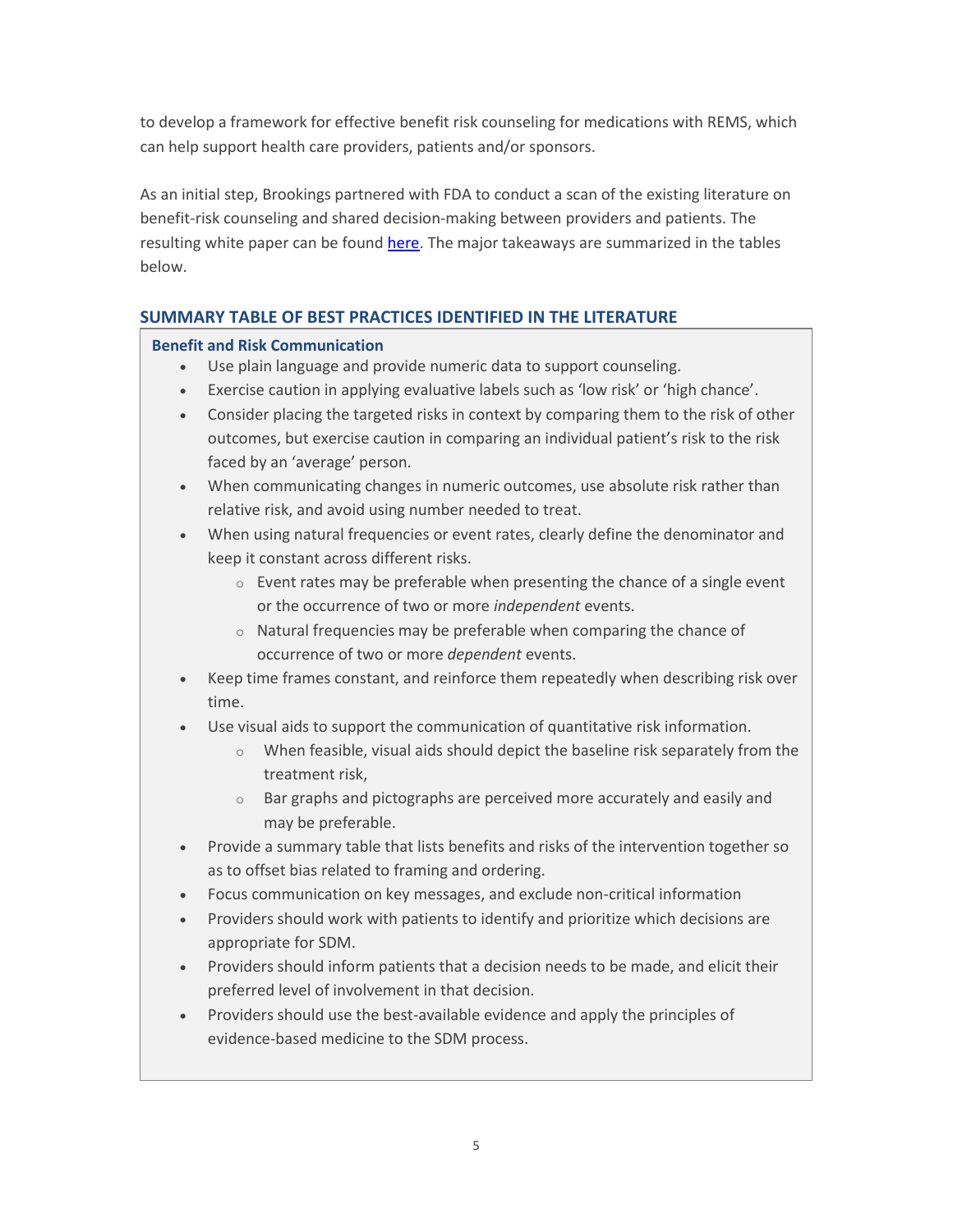# **Best Practices (Con't)**

## **Shared Decision-Making**

- The SDM process should be interactive; for example, providers should ask patients to explain how they themselves frame the decision, and use the teach-back technique to ensure that the patient has understood the information presented.
- Providers should elicit their patient's values and preferences, and avoid making assumptions regarding them.
- Providers should acquire the necessary knowledge and skills before using a decision aid in their practice, including:
	- o The relevant clinical knowledge,
	- o Effective communication and consultation skills, particularly in regard to eliciting a patient's values and preferences,
	- o Effective numeracy skills,
	- o Ability to effectively explain the tradeoff between a treatment's risks and benefits.
- Organizations should consider supporting training and education of providers in developing the skills and expertise needed to use decision aids effectively, and should consider prioritizing and disseminating the decision aids needed by their target patient population to all relevant health care providers and stakeholder groups.
- Providers should read and understand the content of a decision aid before using it with their patients.
- Providers should not use a decision aid to replace face-to-face discussions between providers and patients.
- Providers should ensure that decision aids have followed a robust and transparent development process (such as the process outlined by International Patient Decision Aid Standards Collaboration and the Ottawa Hospital Research Institute).
- Providers need to recognize that it may take more than one interaction with a patient to ensure that they can make an informed decision.
- Patients should be given the opportunity to review their decision at a follow-up appointment as their circumstances, values, and preferences may change over time.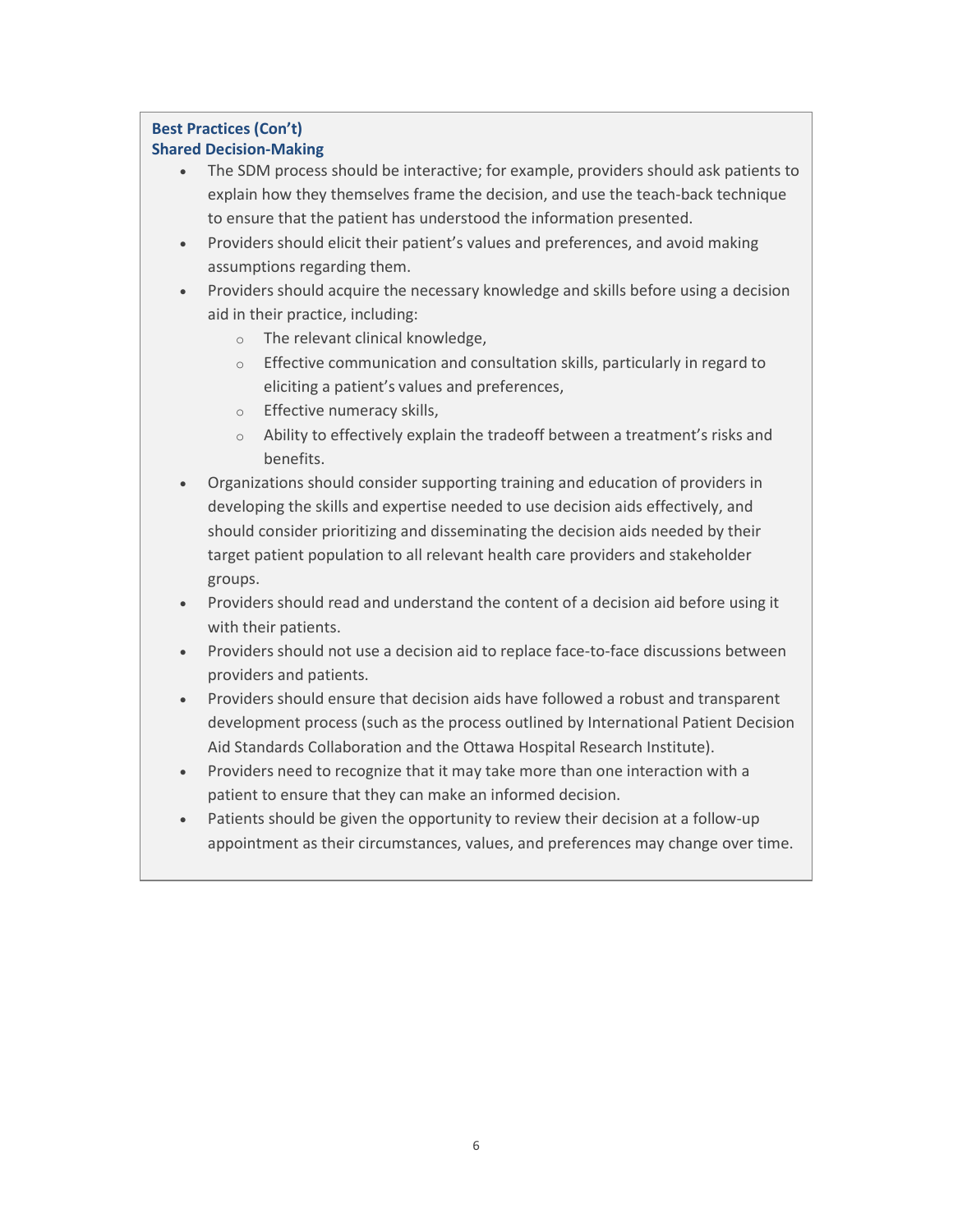## **SUMMARY TABLE OF KNOWLEDGE GAPS IDENTIFIED IN THE LITERATURE**

#### **Benefit and Risk Communication**

- The impact of benefit-risk communication approaches delivered by other members of the health care team (e.g., nurses, social workers, pharmacists).
- Evidence to support the design and delivery of tailored risk information.
- How best to communicate changes in risk and benefit outcomes over time.
- How best to communicate uncertainty about risk estimates at the population and individual level.
- Whether and under what circumstances to include comparative risk information.
- Developing visual aids that support the presentation of complex multidimensional quantitative data.
- How best to communicate the *benefits* related to a medication (as opposed to simply communicating about a medication's risks) in an objective and non-promotional manner.
- How to practically provide absolute risk reduction tailored to the individual's clinical risks.
- How to narrow down the number of options/outcomes/risks to discuss (to avoid information overload).
- How best to account for/harness affect and emotion in communicating risks and benefits.

### **Shared Decision Making and Decision Aids**

- How to integrate shared decision making (SDM) into clinical practice, identifying practice models and characteristics of interventions that promote integration.
- How to measure and define good decision-making, particularly in cases where there is no 'best' option.
- The effect of SDM interventions on health care delivery, resource use, unwarranted variation, and clinical outcomes.
- How to ensure quality control of decision aids (DAs) in order to minimize bias and conflicts of interest in their development.
- How to develop tools that target and facilitate communication among patients and their health care providers in a way that reflects the inter-professional nature of health care delivery.
- How best to tailor the health information being provided to a particular patient so as to reflect their clinical risks and information needs (both of which can change over time), preferences, and their level of health literacy.
- How different approaches to SDM impact its outcomes, and which approaches are most effective in supporting good decision-making.
- The cost-effectiveness of different SDM approaches including the use of decision aids.
- How to ensure that a patient understands the benefits, not just components, of knowledge.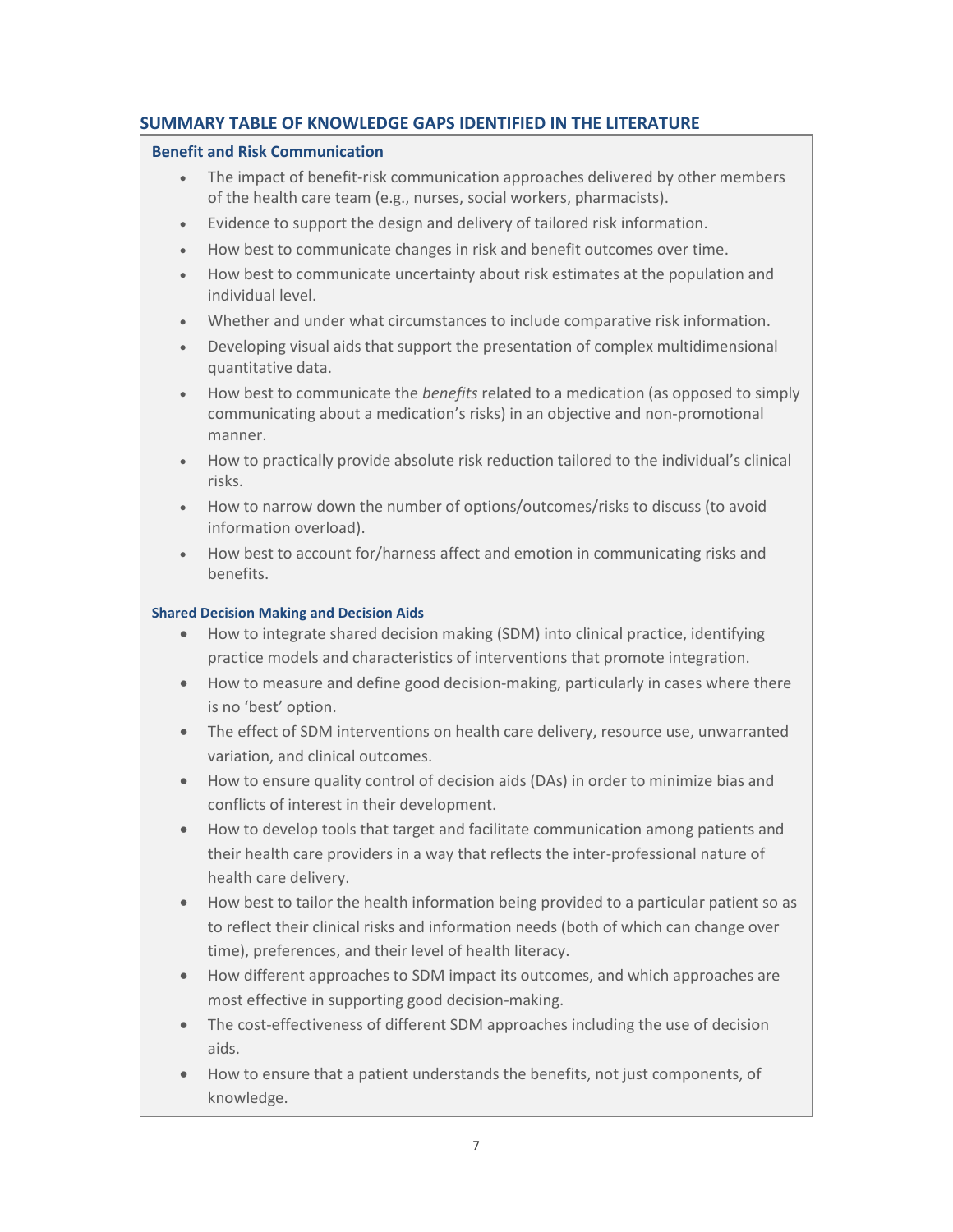#### **Current Gaps in Knowledge (Con't)**

- How to best elicit patient goals and preferences for treatment and communicate these goals to the health care provider.
- The effectiveness of various formats of DAs such as computer-based aids.
- The impact of DAs on different cultural groups and on patients who have lower health literacy and numeracy.
- When during a patient-provider interaction DAs are most effective.
- How best to involve patients in the development of patient DAs.

#### **Motivational Interviewing**

- Which MI methods are most effective in driving behavior change.
- The most effective approaches to training health care professionals in MI techniques.
- Under what circumstances MI techniques might be integrated into benefit-risk counseling around medications.

These findings served as the starting point for subsequent discussion with external experts who were convened at an expert workshop on July 24, 2015. This workshop provided an opportunity for Brookings and FDA to develop the framework based on feedback from the assembled group of experts.

#### **Meeting Objectives**

Under a cooperative agreement with FDA, Brookings hosted an expert workshop on July 24, 2015 entitled, "Risk Evaluation and Mitigation Strategies (REMS): Building a Framework for Effective Patient Counseling on Medication Risks and Benefits." This workshop was intended to seek feedback on the findings from the literature review as well as solicit input into FDA's initial framework of principles and best practices that could be used to support effective counseling and may inform the development and use of REMS tools. Workshop participants included providers, decision aid developers, industry representatives, and academic experts in the fields of shared decision-making, health literacy, and benefit-risk communication. The full agenda and list of participating panelists are availabl[e here.](http://www.brookings.edu/events/2015/07/24-rems-patient-counseling-medication-benefits-risks) A summary of the workshop discussion is outlined below.

## **Principles and Best Practices for Effective Patient Benefit-Risk Counseling and Shared Decision-making**

Participants began the day's discussion by identifying a number of techniques, tools, and best practices regarding benefit-risk counseling, using the white paper as a starting point. Stakeholders also discussed a number of challenges that may hinder the adoption and implementation of these counseling strategies.

#### Communicating Risk

Much of the discussion focused on tactics regarding how best to communicate risks to patients. Participants agreed that a more fully grained and strategic approach to communication is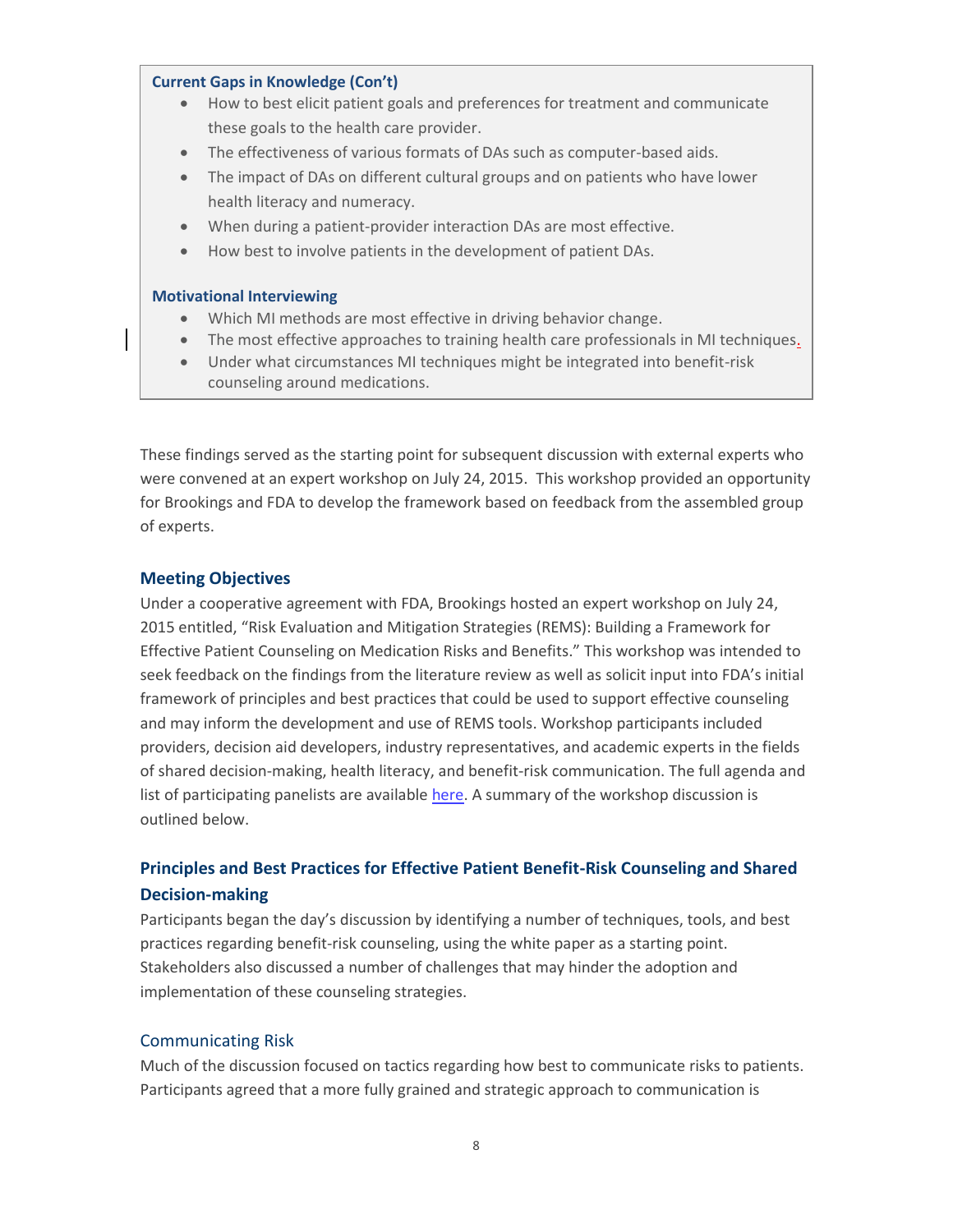needed in order for benefit-risk counseling to be effective. Messages need to be communicated from multiple sources and in multiple ways over time in order for those messages to have an effect on a patient. Ideally, redundancy and interactivity should be built into the way benefit-risk messages are communicated. Several participants suggested that building a toolbox containing tools with different ways to communicate with patients over time and that reflect a patient's changing circumstances would be beneficial.

Participants also discussed the content of the communication apart from its format. There was broad agreement that the benefits as well as the risks of a drug needed to be included in counseling discussions, and that it will be necessary to find a way to balance the two. Participants noted that information on a drug's benefits often comes from the drug's label, so early patient engagement and patient-focused drug development upfront will be important for eventual conversations about a drug's benefits. Providers should also note that the patient may not experience any benefit from the drug at all and that the chances of a patient experiencing an adverse event with a drug may be uncertain. However, participants also noted that this would need to be done carefully given the possibility of "amplifying" people's risk aversion more than necessary. The question of what to communicate to the patient when there is only limited evidence of risks will also need to be addressed.

Stakeholders expressed additional concern that REMS regulations conflict with what is known about best practices for decision-making. Decision making should start with data, which becomes information, which then becomes knowledge. REMS tools are currently constructed to provide safety information to providers and patients, but this may not always be translated into the knowledge they need to decide to undertake and maintain behaviors consistent with safe use. When designing tools for REMS drugs, there will also need to be a clear explanation of where the threshold lies between discussing a drug's benefits and creating promotional materials for the drug. Translating real-world risks into understandable and useful information is daunting even in the absence of the regulatory challenges posed by REMS.

#### Decision Aids and Tools

Participants agreed that decision aids are an important tool in the benefit-risk counseling process but that several barriers exist to adapting them for drugs with a REMS. For example, most decision aids do not focus on one specific drug but instead encompass a range of options, which may not be applicable to discussions centered solely on a REMS drug. Drug sponsors do not currently play a role in the creation of most decision aids, but given the involvement sponsors play in the design and implementation of a drug's REMS program, they may need to take on the responsibility to help create decision aids around their products. Participants also discussed issues with implementing decision aids even if the decision aid itself is well designed. Additional work is needed to encourage providers to begin using decision aids and to keep using them consistently.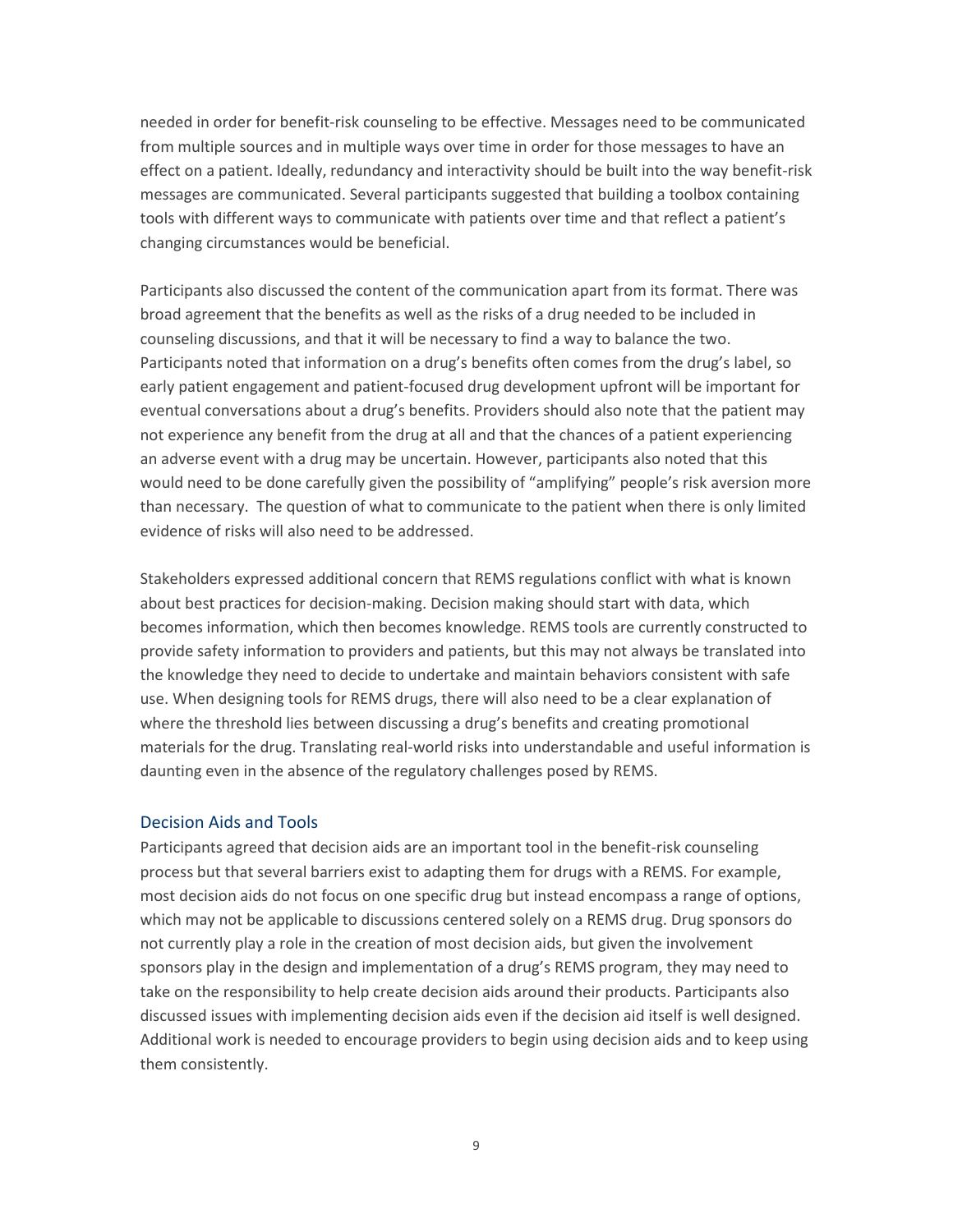Participants also stressed that user testing is an essential part of the tool design process and suggested forming a standing panel of patients and providers to test and provide feedback on new tools.

#### Leveraging Existing Resources

Discussion also focused on how to bring other health care providers besides physicians into the counseling process and how to best leverage current tools and other pre-existing resources to support counseling. Participants agreed that more attention should be paid to the question of who is the best person to counsel a particular patient. Getting adequate time with a physician to talk through the benefits and risks of a drug can be difficult; other members of the health care team may be able to step in and fulfill this role. There was a general consensus that pharmacists and pharmacies in particular need to be included more and used more effectively in the counseling process, as they are often the last health care provider to have contact with a patient before they begin using a drug. It was also suggested that it may be possible to build a structural system that uses peers or family members to inform patients, guide them through the counseling process, and help them come to a decision.

Participants also suggested leveraging existing technologies to support counseling. One of the challenges in encouraging and improving benefit-risk counseling is how much autonomy providers have. While FDA cannot dictate to providers what they can or cannot say to their patients, it may be possible for electronic medical records (EMRs) to send automatic reminders to providers to talk with their patients about the benefits and risks of a drug their patients may be taking as a simple way to promote counseling. Other examples of existing technologies included the MAGIC app, which is a platform that helps turn health guidelines into decision aids and can be used by individuals to develop their own content. However, participants warned that just because such technologies are available does not mean they will be widely used, and suggested that a broader strategy to capture data on process, outcomes, and technology use is needed in order to effect behavioral and system changes.

#### White Paper Gaps and Clarifications

Participants agreed that the white paper provided a solid base regarding what is known about best practices for benefit-risk counseling but that there were several missing aspects. The paper did not go into detail about values clarification methods, even though clarifying a patient's values is an important part of the counseling process. Best practices for values clarification have been difficult to identify thus far, but an upcoming values clarification literature review may be able to provide additional information. Participants also noted that there is an updated version of the Cochrane review on decision aids that was heavily cited in the white paper, which will be published in the near future with more information about the effectiveness of decision aids in the counseling process.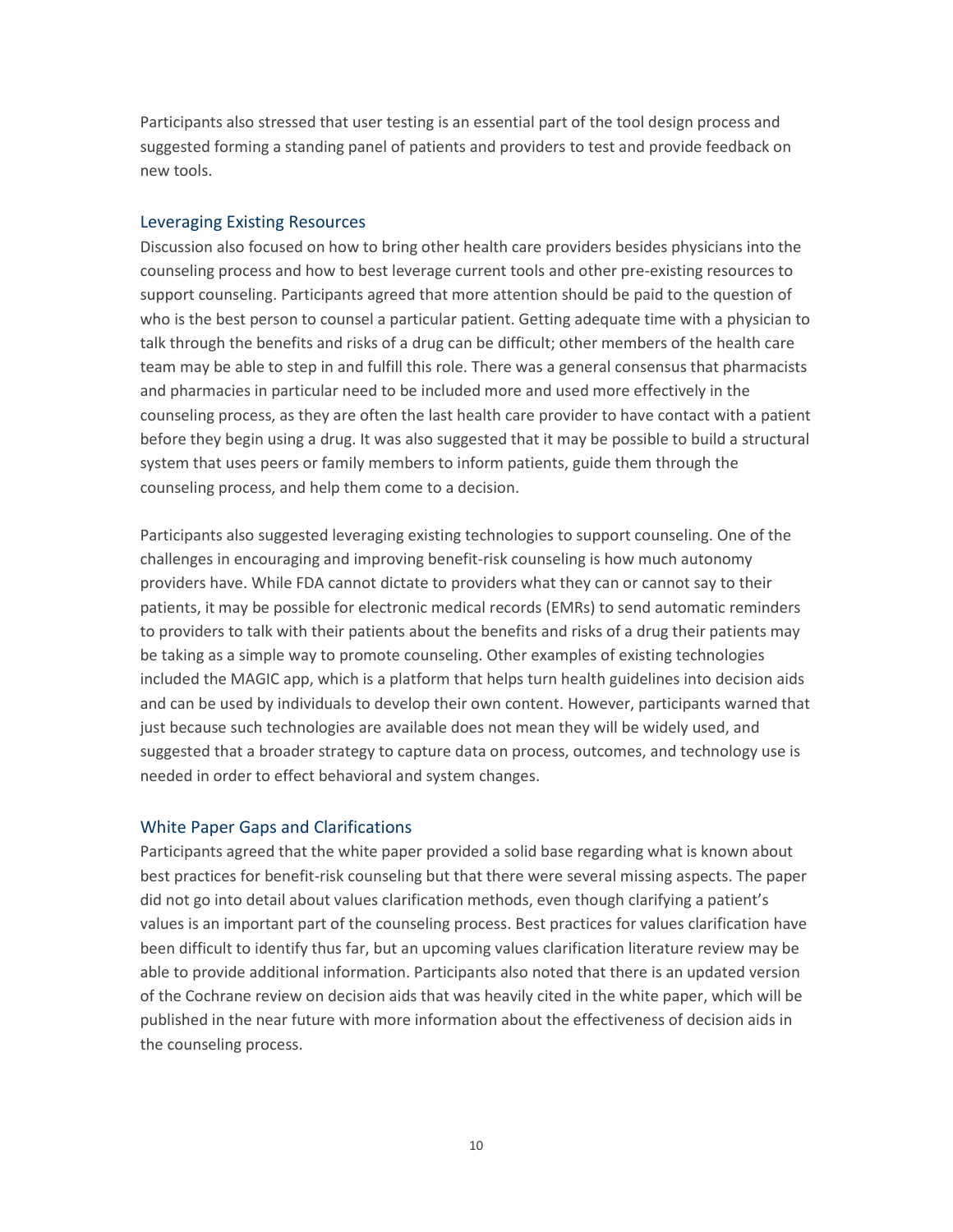#### **Proposed Elements of a Benefit-Risk Counseling Framework**

In the afternoon, a preliminary working draft of the benefit-risk counseling framework was presented as part of the day's proceedings, which laid out FDA's initial vision for a structured framework for developing benefit-risk counseling tools that can be used to support providerpatient counseling around drugs that have a REMS. The panel discussed desired outcomes for different stakeholder groups, potential guiding principles, and an initial set of best practices that were identified from the literature.

## **Translating Best Practices into a Benefit-Risk Counseling Framework: Key Challenges and Facilitators**

Participants discussed a number of critical aspects of an effective counseling process that could be included in a FDA framework. Many participants cited a need to make the framework accessible to providers and patients rather than designing it only for use primarily by sponsors. As a part of this, several participants suggested that having the ability to tailor the language of the framework for specific diseases or conditions would be useful, though others warned that tailoring at the individual level may not be practical. Putting the framework online with an interactive website would give patients the opportunity to understand the context and basic concepts of benefit-risk counseling, and was suggested as another way to make the framework more patient-accessible. Other participants pointed out that the use of a "risk talk" curriculum scripts and suggested language for providers to use with patients—has been successful in the past, and it may be beneficial to develop something similar as part of this framework.

Stakeholders agreed that building user testing into the framework itself as a part of how counseling tools are created will be vital to ensuring the quality and effectiveness of the tools that are subsequently developed. Allowing for periodic review and revision of the framework was also agreed to be of importance, as the data and understanding of how these tools work (or do not work) will change over time.

Participants also noted the many challenges that would need to be overcome in order for a framework to be implemented within the regulatory context of REMS. A number of these challenges stem from the manner in which elements of REMS programs are currently designed, as well as from the limits of FDA's authority under the statute. For example, a sponsor may not know that a REMS tool will be necessary until relatively late in the development and approval timeline, which may leave little time to develop and conduct end user testing of a decision aid before the drug is approved. In such cases, it may be necessary to develop and implement such tools in the post-market setting. Furthermore, it can be very challenging to ensure the uptake and effective use of REMS tools, as FDA does not regulate medical practice or provide formal training on effective counseling techniques. REMS programs also do not provide a comprehensive overview of a drug's benefit-risk profile; rather, they focus on specific risks associated with the drug that are considered more serious.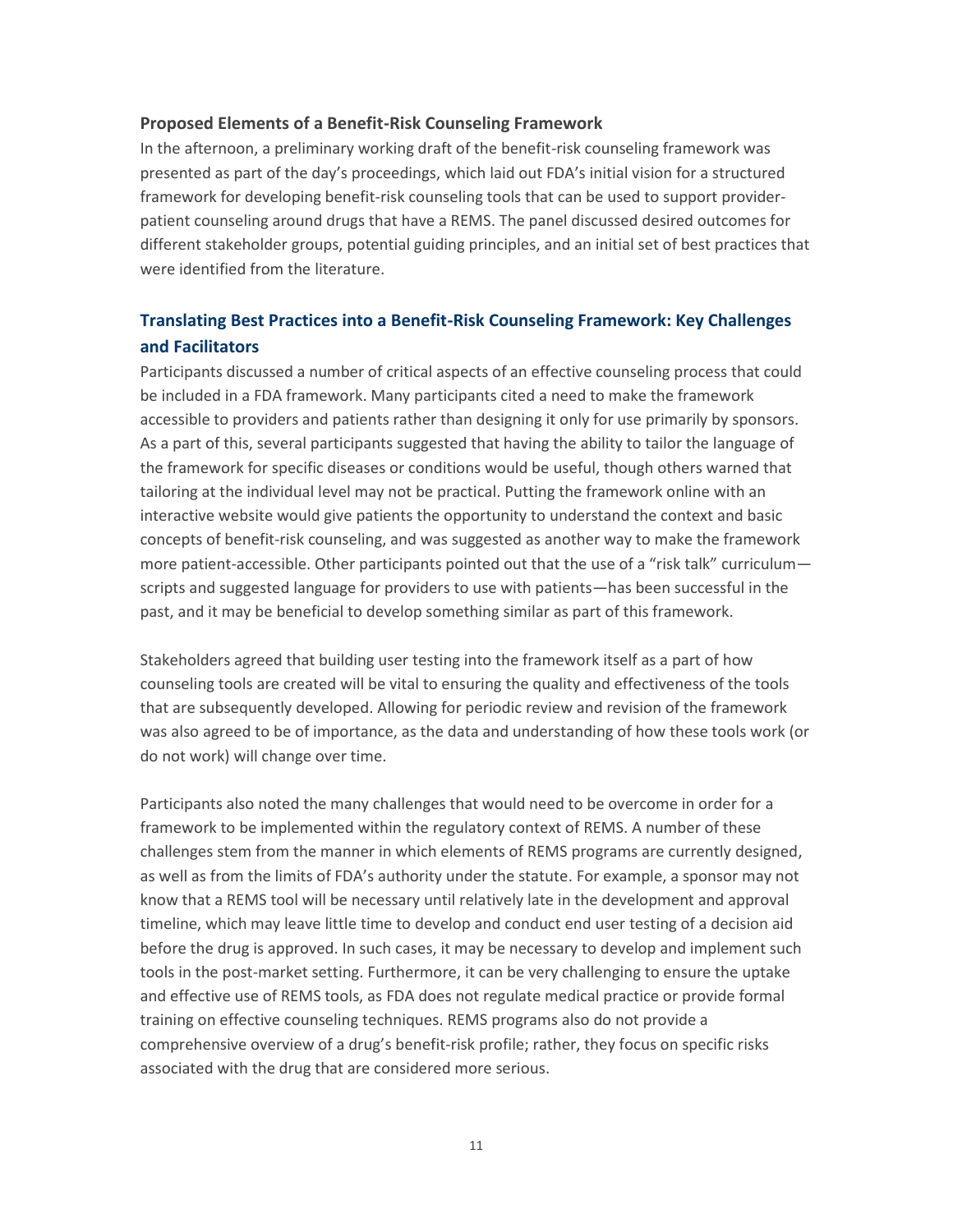Participants also cited a need to better orient both providers and patients towards REMS at the start (i.e., to find a way to make it clear to both parties what a REMS is and why the counseling process is important). Participants also noted the challenge of communicating REMS benefit-risk information to other providers who may have contact with a patient besides the patient's prescribing physician. If a patient has an acute reaction to the drug, for example, they will likely go to an emergency room instead of their prescribing physician, and providers in the ER may not automatically have all of the relevant information about the risks of the REMS drug. There may be innovative ways to address this problem such as developing supporting tools like wallet cards that patients could carry with them to alert other providers that the patient is taking a high-risk drug.

## **Applying Best Practices to the Design and Implementation of a Benefit-Risk Counseling Support Tool(s) in REMS**

Participants generally agreed that reconciling the specific risks of a drug with a REMS within the existing model for decision tools—which typically focus on a range of drugs rather than a single drug—will be challenging. However, they cited a number of areas where best practices could be incorporated when designing and implementing future counseling tools. For example, it may be possible to design a 'generic' REMS counseling tool that could then be modified and tailored to a specific REMS. There are existing DAs that could possibly be adapted to this purpose and then tested.

Participants emphasized the importance of taking into account the unique needs of patients who may have low literacy, numeracy, or graphical literacy when creating new tools. Using multiple different formats, such as videos with animations and audio in addition to paper handouts, may be particularly useful in ensuring that benefit-risk counseling tools are accessible to all types of patients. Other participants remarked that developing tools not only for use during benefit-risk counseling but that could also be used to prepare patients before they have that conversation with their provider would be useful. Having patients be more educated at the start of benefit-risk counseling could help them participate and make better informed decisions. Connecting patients with online support groups was also suggested as a possible method to improve patients' decision-making processes, though it was also noted that this should be done with caution as some support groups can be a source of misinformation.

Although shared decision-making was heavily discussed throughout the day for the potential value it may bring to benefit-risk counseling, several participants noted that it may be difficult to reconcile shared decision-making within the context of REMS and the regulations that govern them. Participants expressed some concern about mission creep; REMS materials are meant to be educational only and are not permitted to include any information that may be construed as persuading or promoting use of the REMS drug over other options. However, in talking about benefits as well as risks during the counseling process, it may be difficult to discern what is promotional content and what is not. Some participants suggested that it may instead be more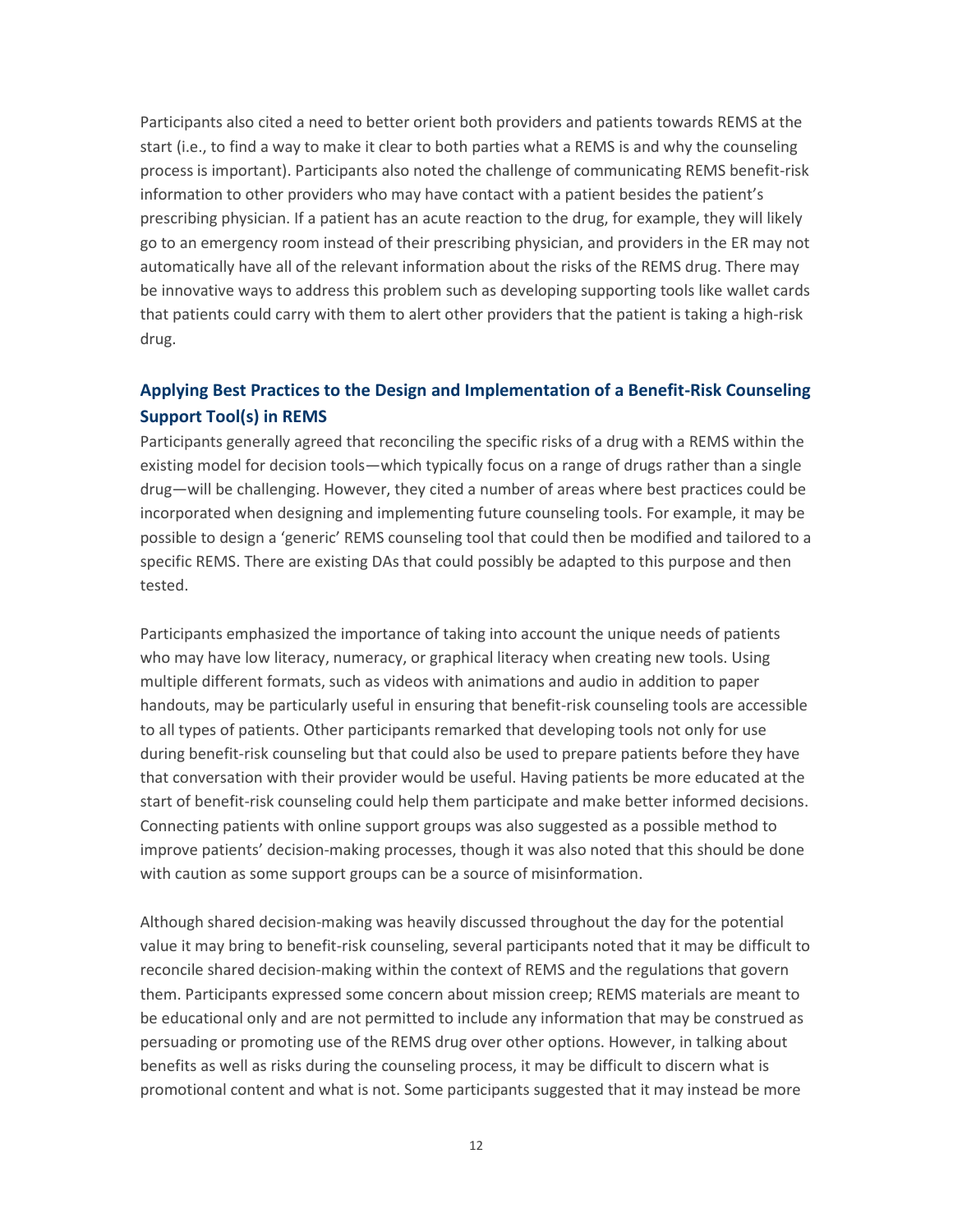beneficial to focus on informed decision-making, whereby physicians and patients share information and come to an agreement on a preferred treatment option, or to concentrate simply on the idea of making counseling more interactive. Participants noted that it is possible to effectively communicate benefits and risks outside of the shared decision-making framework.

Participants also agreed that steps need to be taken to promote greater general awareness among providers about what REMS are and why they are important. This can help ensure that providers are properly equipped to talk to their patients about the benefits and risk of a drug with a REMS and to successfully help implement benefit-risk counseling tools. Increased standardization and automation of the process by which health care providers are reminded and encouraged to counsel their patients (by using pop-up reminders on EMRs, for example) will also help lead to smoother and more consistent implementation of benefit-risk counseling tools.

#### **Next Steps**

l

Moving forward, stakeholders requested FDA provide additional clarification on several issues. Participants agreed that further clarification is required on the role that a drug's sponsor may play, if any, in the creation and implementation of benefit-risk counseling tools for a drug with a REMS, and that FDA should clearly define where a sponsor's responsibilities in this regard begin and end. The role of shared decision-making in REMS programs also needs to be clarified further. Participants also stressed the need to have the specific goals of this initiative made clearer.

Many participants emphasized the need to bring additional stakeholders into the conversation. Patients in particular need to be brought into benefit-risk tool development to give feedback and help to ensure that the tools created meet their needs. Participants cited insurers as another stakeholder that could be incorporated into this work, perhaps by requiring patients to undergo education on the benefits and risks of a drug as a condition of using it. Some participants suggested that this project could be tied to Sentinel as part of that initiative's goal to, among other things, increase FDA's ability to monitor drug safety. Others noted that it may be beneficial to reach out to an organization such as the Patient-Centered Outcomes Research Institute and have them undertake a more rigorous study of this issue and how best to communicate benefits and risks to patients.

Overall, participants agreed that this issue, though complex, is an important one for FDA to address and were optimistic that with additional work this project can produce a useful framework for developing impactful benefit-risk counseling and tools.

<sup>1</sup> Reinke, T. (2011). Stakeholders Say FDA Must Change REMS Program. *Managed Care.* Retrieved from http://www.managedcaremag.com/archives/1103/1103.medmgmt.html